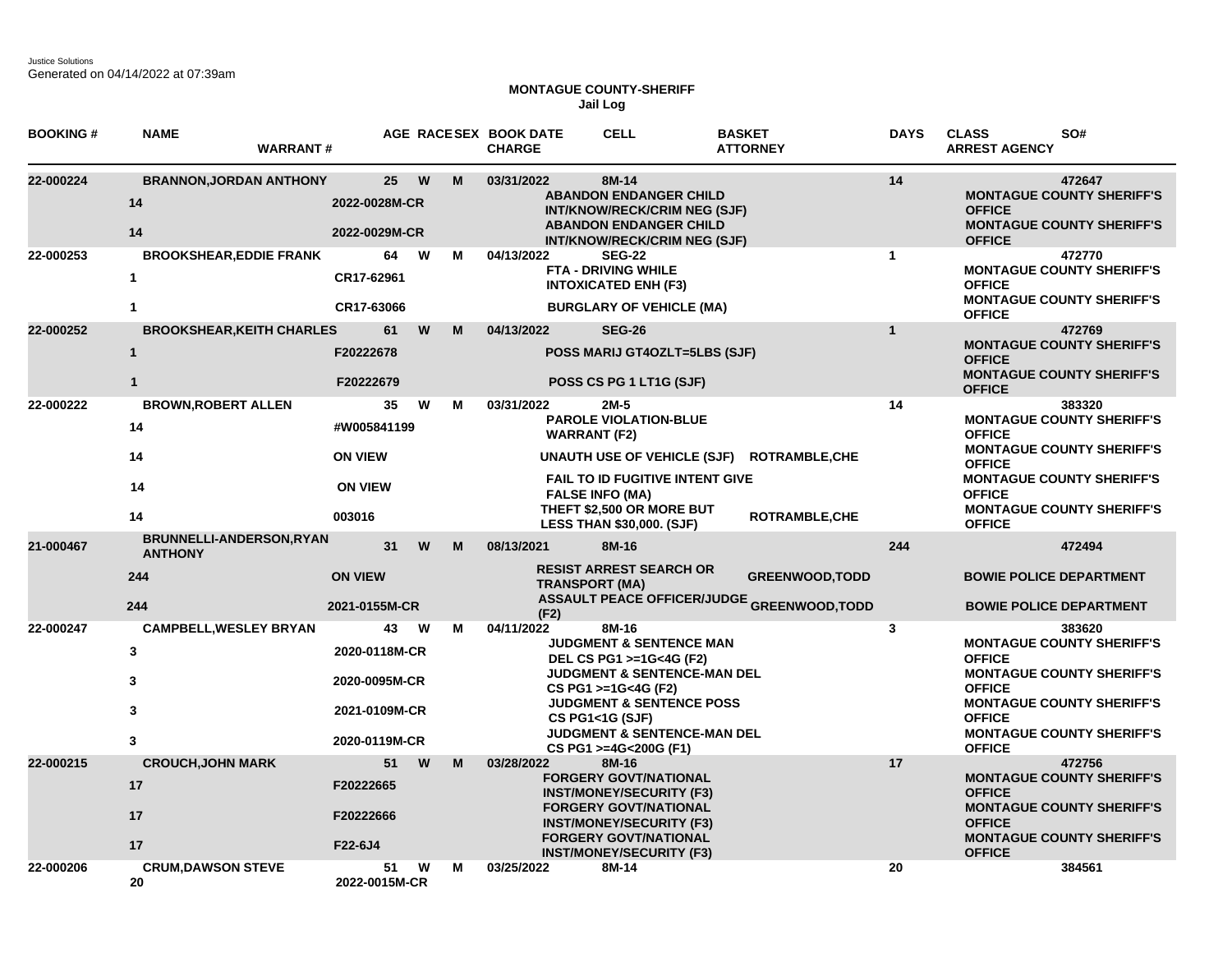|           |                                 |                                  |     |    | <b>SURETY OFF BOND -POSS CS PG</b><br>1 GT 1 G LT 4 G (F3)                                                |                                           |                | <b>MONTAGUE COUNTY SHERIFF'S</b><br><b>OFFICE</b>                |
|-----------|---------------------------------|----------------------------------|-----|----|-----------------------------------------------------------------------------------------------------------|-------------------------------------------|----------------|------------------------------------------------------------------|
| 22-000209 | <b>CUELLAR, JULIO JUANITO</b>   | 46                               | W   | M  | 03/25/2022<br>8M-14                                                                                       |                                           | 20             | 384586                                                           |
|           | 20                              | <b>ON VIEW</b>                   |     |    | <b>ASSAULT CAUSES BODILY INJ</b><br>(MA)                                                                  | Oney, Jeromie                             |                | <b>BOWIE POLICE DEPARTMENT</b>                                   |
| 22-000203 | <b>DONOHUE, AMBER DISIREE</b>   | 43                               | W   | F. | 03/23/2022<br><b>FEM-44</b>                                                                               |                                           | 22             | 472286                                                           |
|           | 22                              | 2021-0115M-CR                    |     |    | FTA-SOB-POSS CS PG 1 LT1G<br>(SJF)                                                                        |                                           |                | <b>MONTAGUE COUNTY SHERIFF'S</b><br><b>OFFICE</b>                |
| 22-000223 | <b>GALE, CKIERRA RAE</b>        | 39                               | W   | F  | 03/31/2022<br><b>FEM-43</b>                                                                               |                                           | 14             | 472244                                                           |
|           | 14                              | 2020-0122M-CR                    |     |    | <b>MTP W/ ADJ OF GUILT ASSAULT</b><br><b>FAMILY/HOUSEHOLD MEMBER</b><br><b>PREV CONVIAT (F3)</b>          |                                           |                | <b>MONTAGUE COUNTY SHERIFF'S</b><br><b>OFFICE</b>                |
| 22-000131 | <b>HALL, CAMERON CLAY</b>       | 30                               | W   | М  | 02/22/2022<br>8M-14                                                                                       |                                           | 51             | 451917                                                           |
|           | 51                              | 2019-0071M-CR                    |     |    |                                                                                                           | BURGLARY OF HABITATION (F2) HALL,CAMERON  |                | <b>MONTAGUE COUNTY SHERIFF'S</b><br><b>OFFICE</b>                |
|           | 51                              | 2019-0071M-CR                    |     |    | <b>MOTION TO PROCEED ADJ OF</b><br>(F2)                                                                   | GUILT-BURGLARY OF HABITATION HALL,CAMERON |                | <b>MONTAGUE COUNTY SHERIFF'S</b><br><b>OFFICE</b>                |
| 22-000244 | <b>HAWTHORNE, JAMES MATTHEW</b> | 32                               | W   | M  | 8M-16<br>04/07/2022                                                                                       |                                           | $\overline{7}$ | 417298                                                           |
|           | $\overline{7}$                  | <b>ON-VIEW</b>                   |     |    | <b>PUBLIC INTOXICATION (MC)</b>                                                                           |                                           |                | <b>NOCONA POLICE DEPARTMENT</b>                                  |
|           | $\overline{7}$                  | <b>ON-VIEW</b>                   |     |    | <b>ESCAPE FROM CUSTODY (MA)</b><br><b>RESIST ARREST SEARCH OR</b>                                         | <b>COLE, TIM</b>                          |                | <b>NOCONA POLICE DEPARTMENT</b>                                  |
|           | $\overline{7}$                  | <b>ON-VIEW</b>                   |     |    | <b>TRANSPORT (MA)</b>                                                                                     | <b>COLE, TIM</b>                          |                | <b>NOCONA POLICE DEPARTMENT</b>                                  |
|           | $\overline{\mathbf{r}}$         | 2017-0169M-CR                    |     |    | <b>MTR COMM SUPERV - BURGLARY</b><br><b>OF HABITATION (F2)</b>                                            | <b>COLE, TIM</b>                          |                | <b>MONTAGUE COUNTY SHERIFF'S</b><br><b>OFFICE</b>                |
|           | $\overline{7}$                  | M20222168                        |     |    | <b>ASSAULT AGAINST ELDERLY OR</b><br><b>DISABLED INDIVIDUAL (MA)</b>                                      |                                           |                | <b>MONTAGUE COUNTY SHERIFF'S</b><br><b>OFFICE</b>                |
|           | $\overline{7}$                  | F20222680                        |     |    | <b>AGG ASSAULT CAUSES SERIOUS COLE, TIM</b><br><b>BODILY INJ (F2)</b>                                     |                                           |                | <b>MONTAGUE COUNTY SHERIFF'S</b><br><b>OFFICE</b>                |
|           | $\overline{7}$                  | M20222169                        |     |    | SURETY OFF BOND - DLWI W/ PREV<br><b>CONVICTION/SUSPENSION W/O</b><br><b>FINANCIAL RESPONSIBILTY (MB)</b> |                                           |                | <b>MONTAGUE COUNTY SHERIFF'S</b><br><b>OFFICE</b>                |
| 21-000295 | HERNANDEZ, OSCAR ALFREDO        | 26                               | н   | М  | 05/21/2021<br>1M-47                                                                                       |                                           | 328            | 469754                                                           |
|           | 328                             | F2021568                         |     |    | <b>SOB - SEXUAL ASSAULT IN</b><br><b>DISASTER AREA (F1)</b>                                               | <b>ODOM,LANHON</b>                        |                | <b>TEXAS DEPARTMENT OF PUBLIC</b><br><b>SAF</b>                  |
|           | 328                             | PRL2105000127                    |     |    | ICE HOLD ()                                                                                               | <b>ODOM,LANHON</b>                        |                | <b>TEXAS DEPARTMENT OF PUBLIC</b><br><b>SAF</b>                  |
| 22-000145 | <b>HILLIARD, DAVID BURNS</b>    | 60                               | W   | м  | 8M-14<br>02/28/2022                                                                                       |                                           | 45             | 387350                                                           |
|           | 45                              | 2021-0122M-CR                    |     |    | <b>FAILURE TO APPEAR-BURG OF</b><br>HAB (SJF)                                                             |                                           |                | <b>MONTAGUE COUNTY SHERIFF'S</b><br><b>OFFICE</b>                |
|           | 45                              | 17943-01                         |     |    | <b>PUBLIC INTOX (MC)</b>                                                                                  |                                           |                | <b>MONTAGUE COUNTY SHERIFF'S</b><br><b>OFFICE</b>                |
| 22-000212 | <b>KNOWLES, THOMAS MYRON</b>    | 34                               | W   | м  | 03/26/2022<br>8M-14                                                                                       |                                           | 19             | 423250                                                           |
|           | 19                              | <b>ON VIEW</b>                   |     |    | <b>MAN DEL CS PG 1 GT=1GLT4G</b><br>(F2)                                                                  | <b>RENFRO,ZACHARY</b>                     |                | <b>MONTAGUE COUNTY SHERIFF'S</b><br><b>OFFICE</b>                |
|           | 19                              | <b>ON VIEW</b>                   |     |    | <b>RESIST ARREST SEARCH OR</b><br><b>TRANSPORT (MA)</b>                                                   | RENFRO, ZACHARY                           |                | <b>MONTAGUE COUNTY SHERIFF'S</b><br><b>OFFICE</b>                |
|           | 19                              | 1707344D                         |     |    | POSS CS PG 1/1-B LT 1G (SJF)                                                                              |                                           |                | <b>MONTAGUE COUNTY SHERIFF'S</b><br><b>OFFICE</b>                |
|           | 19                              | F20222675                        |     |    | FAIL TO COMPLY SEX OFF DUTY<br>TO REG LIFE/90 DAY (F2)                                                    | RENFRO, ZACHARY,                          |                | <b>MONTAGUE COUNTY SHERIFF'S</b><br><b>OFFICE</b>                |
| 22-000249 | <b>LEMONS, DANIEL DEWAYNE</b>   | 36                               | W   | M  | 8M-14<br>04/12/2022                                                                                       |                                           | $\mathbf{2}$   | 444371                                                           |
|           | $\mathbf{2}$<br>$\overline{2}$  | <b>ON VIEW</b><br><b>ON VIEW</b> |     |    | POSS CS PG 1 LT1G (SJF)<br>POSS CS PG 3 LT 28G (MA)                                                       |                                           |                | <b>BOWIE POLICE DEPARTMENT</b><br><b>BOWIE POLICE DEPARTMENT</b> |
| 22-000254 | <b>LIRA, MIGUEL ANGEL</b><br>1  | 38<br>2021-0013M-CR              | - H | М  | 04/14/2022<br>8M-16                                                                                       |                                           | 1              | 469884                                                           |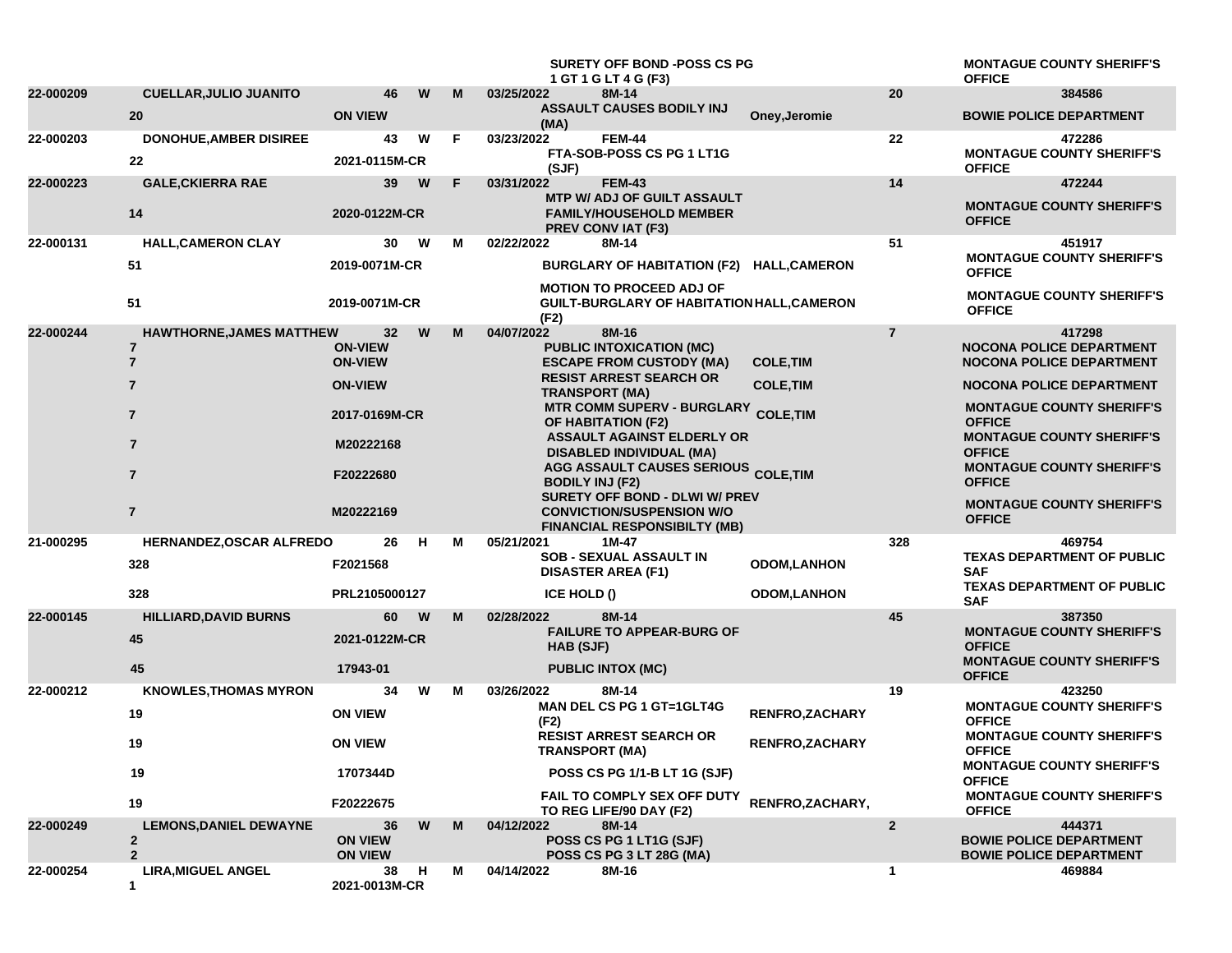## **MTR COMMUNITY SUPERVISION-POSS CS PG 1 LT1G (SJF)**

**MONTAGUE COUNTY SHERIFF'S OFFICE**

| 22-000239 | <b>MCCLAIN, MISSY RENEE</b>           | 42                   | W | F | 04/05/2022<br><b>FEM-44</b>                                                                                | $\overline{9}$         | 458866                                            |
|-----------|---------------------------------------|----------------------|---|---|------------------------------------------------------------------------------------------------------------|------------------------|---------------------------------------------------|
| 22-000228 | 9<br><b>MINYARD, RICHARD LAWRENCE</b> | <b>ON VIEW</b><br>29 | W | M | <b>UNLAWFUL RESTRAINT (MA)</b><br>04/01/2022<br><b>TRS-48</b>                                              | 13                     | <b>BOWIE POLICE DEPARTMENT</b><br>472381          |
|           | 13                                    | 2021-0200M-CR        |   |   | <b>FAILURE TO APPEAR</b><br>POSSESSION OF CS PG 1G LT 4 ()                                                 | <b>ALLEN, LAUREN</b>   | <b>MONTAGUE COUNTY SHERIFF'S</b><br><b>OFFICE</b> |
| 21-000744 | <b>MONEY, WESLEY FRANKLIN</b>         | 25                   | W | M | 12/29/2021<br>8M-16                                                                                        | 106                    | 471337                                            |
|           | 106                                   | <b>ON VIEW</b>       |   |   | <b>EVADING ARREST DETENTION</b><br>(MA)                                                                    |                        | <b>BOWIE POLICE DEPARTMENT</b>                    |
|           | 106                                   | <b>ON VIEW</b>       |   |   | POSS STOLEN PROP(THEFT PROP<br>\$100-\$750) (MB)<br><b>FRAUD USE/POSS IDENTIFYING</b>                      |                        | <b>BOWIE POLICE DEPARTMENT</b>                    |
|           | 106                                   | <b>ON VIEW</b>       |   |   | INFO # ITEMS 5LT10 (F3)                                                                                    | JORDAN, COLLIN         | <b>BOWIE POLICE DEPARTMENT</b>                    |
|           | 106                                   | <b>ON VIEW</b>       |   |   | <b>POSS DANGEROUS DRUG (MA)</b>                                                                            | <b>JORDAN, COLLIN</b>  | <b>BOWIE POLICE DEPARTMENT</b>                    |
|           | 106                                   | 2021-0142M-CR        |   |   | <b>CAPIAS/MTP-POSS CS PG 1 LT1G</b><br>(SJF)                                                               | <b>JORDAN, COLLIN</b>  | <b>BOWIE POLICE DEPARTMENT</b>                    |
| 22-000022 | <b>NEISS, JERRY ALAN</b>              | 35                   | W | м | 01/12/2022<br>1M-46                                                                                        | 92                     | 464970                                            |
|           | 92                                    | F20212625            |   |   | FAIL TO COMPLY SEX OFF DUTY<br>TO REG LIFE/ANNUAL (F3)                                                     | <b>JORDAN, COLLIN</b>  | <b>MONTAGUE COUNTY SHERIFF'S</b><br><b>OFFICE</b> |
| 22-000216 | <b>NEWSOME, SONIA DANN</b>            | 46                   | W | F | 03/28/2022<br><b>FEM-43</b>                                                                                | 17                     | 472757                                            |
|           | 17                                    | F20222667            |   |   | <b>FORGERY GOVT/NATIONAL</b><br><b>INST/MONEY/SECURITY (F3)</b>                                            | <b>MARSH, LEE ANN</b>  | <b>MONTAGUE COUNTY SHERIFF'S</b><br><b>OFFICE</b> |
|           | 17                                    | F20222668            |   |   | <b>FORGERY GOVT/NATIONAL</b><br><b>INST/MONEY/SECURITY (F3)</b>                                            | Marsh, Lee Ann         | <b>MONTAGUE COUNTY SHERIFF'S</b><br><b>OFFICE</b> |
| 22-000243 | <b>OWENS, ANGELA MICHELLE</b>         | 37                   | W | F | 04/06/2022<br><b>FEM-44</b>                                                                                | 8                      | 458568                                            |
|           | 8                                     | 2021-0040M-CR        |   |   | <b>FAILURE TO APPEAR DECLARING</b><br><b>BOND INSUFFICIENT UNAUTH USE</b><br>OF VEHICLE (SJF)              |                        | <b>MONTAGUE COUNTY SHERIFF'S</b><br><b>OFFICE</b> |
|           | 8                                     | 2021-0067M-CR        |   |   | <b>FAILURE TO APPEAR-DECLARING</b><br><b>BOND INSUFFICIENT- POSS CP PG</b><br>11LT 1 G DRUG FREE ZONE (F3) |                        | <b>MONTAGUE COUNTY SHERIFF'S</b><br><b>OFFICE</b> |
|           | 8                                     | 2021FW003085         |   |   | POSS CS PG 1 GT=1GLT4G (F3)                                                                                |                        | <b>MONTAGUE COUNTY SHERIFF'S</b><br><b>OFFICE</b> |
| 22-000155 | <b>ROY, EVAN NATHANIEL</b>            | 37                   | W | M | 03/03/2022<br>8M-16                                                                                        | 42                     | 472727                                            |
|           | 42                                    | 03022022 - 06680380  |   |   | <b>PAROLE VIOLATION-BLUE</b><br><b>WARRANT()</b>                                                           |                        | <b>TEXAS DEPARTMENT OF PUBLIC</b><br><b>SAF</b>   |
| 21-000266 | <b>SANDERS, LANE JOSEPH</b>           | 25                   | w | м | 05/07/2021<br>2M-11                                                                                        | 342                    | 471332                                            |
|           | 342                                   | 2020-0133M-CR        |   |   | MTP - POSS CS PG 1<br>GT=4GLT200G (F2)<br><b>MTP - EVADING ARREST</b>                                      | <b>WILLIAMS, ROGER</b> | <b>BOWIE POLICE DEPARTMENT</b>                    |
|           | 342                                   | 2020-0134M-CR        |   |   | <b>DETENTION W/VEH OR</b><br><b>WATERCRAFT (SJF)</b>                                                       | Williams, Roger        | <b>BOWIE POLICE DEPARTMENT</b>                    |
|           | 342                                   | <b>ON VIEW</b>       |   |   | <b>RESIST ARREST SEARCH OR</b><br><b>TRANSPORT (MA)</b>                                                    | Williams, Roger        | <b>BOWIE POLICE DEPARTMENT</b>                    |
| 22-000250 | <b>SPLAWN, CHRISTINA FAYE</b>         | 37                   | W | F | 04/12/2022<br><b>FEM-44</b>                                                                                | $\overline{2}$         | 472767                                            |
|           | $\overline{2}$                        | <b>BW-0907</b>       |   |   | <b>DRIVING WHILE INTOXICATED</b><br>(MB)                                                                   |                        | <b>BOWIE POLICE DEPARTMENT</b>                    |
| 22-000026 | <b>STEWART, SILVER SHADOW</b>         | 25                   | W | M | 01/14/2022<br>8M-14                                                                                        | 90                     | 469271                                            |
|           | 90                                    | <b>ON VIEW</b>       |   |   | <b>MAN DEL CS PG 2 OR 2-A</b><br>GT=4GLT400G (F1)                                                          | <b>JORDAN, COLLIN</b>  | <b>MONTAGUE COUNTY SHERIFF'S</b><br><b>OFFICE</b> |
|           | 90                                    | <b>ON VIEW</b>       |   |   | POSS MARIJ GT4OZLT=5LBS (SJF) JORDAN, COLLIN                                                               |                        | <b>MONTAGUE COUNTY SHERIFF'S</b><br><b>OFFICE</b> |
|           | 90                                    | <b>ON VIEW</b>       |   |   | THEFT PROP GT=\$2,500LT\$30K<br>(SJF)                                                                      | JORDAN, COLIN          | <b>MONTAGUE COUNTY SHERIFF'S</b><br><b>OFFICE</b> |